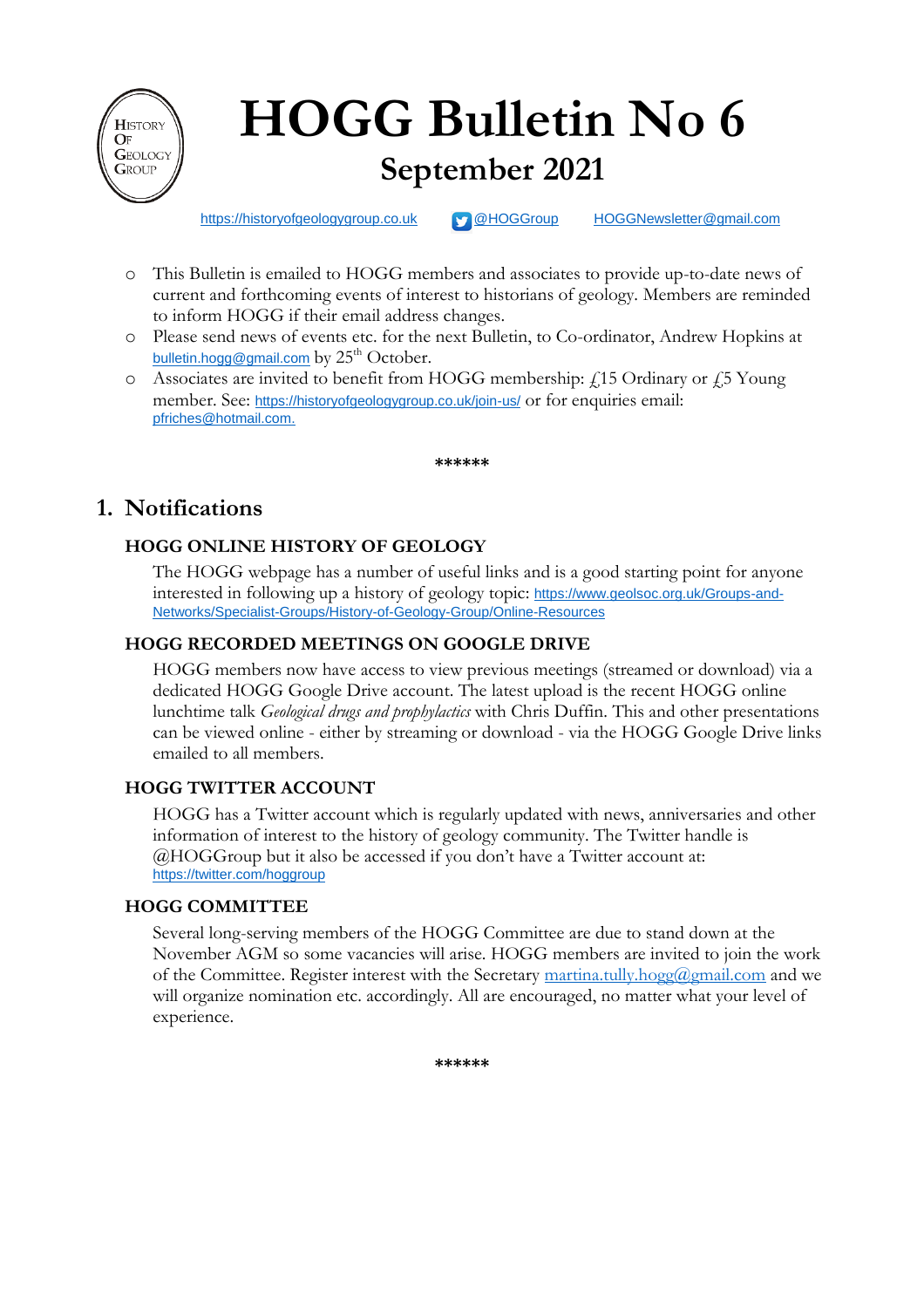# **2. Forthcoming Events**

## **HOGG MEETINGS AND CONFERENCES**

All HOGG meetings and conferences will be held virtually during 2021.

For HOGG members, admission to all online meetings is free. Associates and guests are welcome to attend meetings for a small admission charge. Registration is via Eventbrite where an outline of each event can be found. An exclusive HOGG member link for each online meeting is emailed out to members. The associates and guests registration link for each event is listed below.

**Thurs 14<sup>th</sup> October 2021** (Lunchtime: 13.00 to 14.00) *The history of petroleum exploration: how a handful of principles interacted with evolving technologies* with Tony Spencer. Associates and guests can register at: <https://www.eventbrite.co.uk/e/155511211219>

**Fri 19th November 2021** (Lunchtime: 13.00 to 14.30) HOGG AGM followed by: *The 'Discovery' of the Silurian: following in the footsteps of Murchison*' with Duncan Hawley. A registration link will be available in due course.

#### **OTHER MEETINGS AND CONFERENCES**

**Fri 1st October 2021** (18:00) *Pills and Politics: a new look at George Bellas Greenough and his Geological Map of 1820* with Prof. Hugh Torrens. See: <https://geologistsassociation.org.uk/calendars>

**Tues to Thurs 19th to 21st October** The Geological Society's William Smith Virtual Meeting 2021: *Geological Mapping - of our world and others*. Themes include *The history of geological mapping and lessons learned*. See: <https://www.geolsoc.org.uk/wsmith21>

**Weds 20th October** (19:00) *Eileen Hendricks, pioneering stratigrapher of Cornwall* with Dr. Jenny Bennett. Geological Society Discussion Group meeting. Venue University Women's Club, 2 Audley Square, London. See: [https://www.geolsoc.org.uk/DG-Eileen-Hendricks-pioneering-stratigrapher](https://www.geolsoc.org.uk/DG-Eileen-Hendricks-pioneering-stratigrapher-of-Cornwall)[of-Cornwall](https://www.geolsoc.org.uk/DG-Eileen-Hendricks-pioneering-stratigrapher-of-Cornwall)

#### **INTERNATIONAL CONFERENCES**

**September 16<sup>th</sup> to 20<sup>th</sup> 2022** The 47<sup>th</sup> Symposium of The International Commission on the History of Geological Sciences (INHIGEO) will be held in Les Eyzies in SW France. The main scientific themes will be:

- History of Quaternary geology, prehistory and geology of caves;
- History of Miocene geology, since the region includes the Burdigalian and Aquitanian stratotypes;
- Other sessions of the conference will cover all subjects related to the history of geosciences.

Pre- and post-conference field excursions are also planned.

The deadline for expressions of interest has now passed but details should appear on the INHIGEO website in due course: <http://www.inhigeo.com/>

**\*\*\*\*\*\***